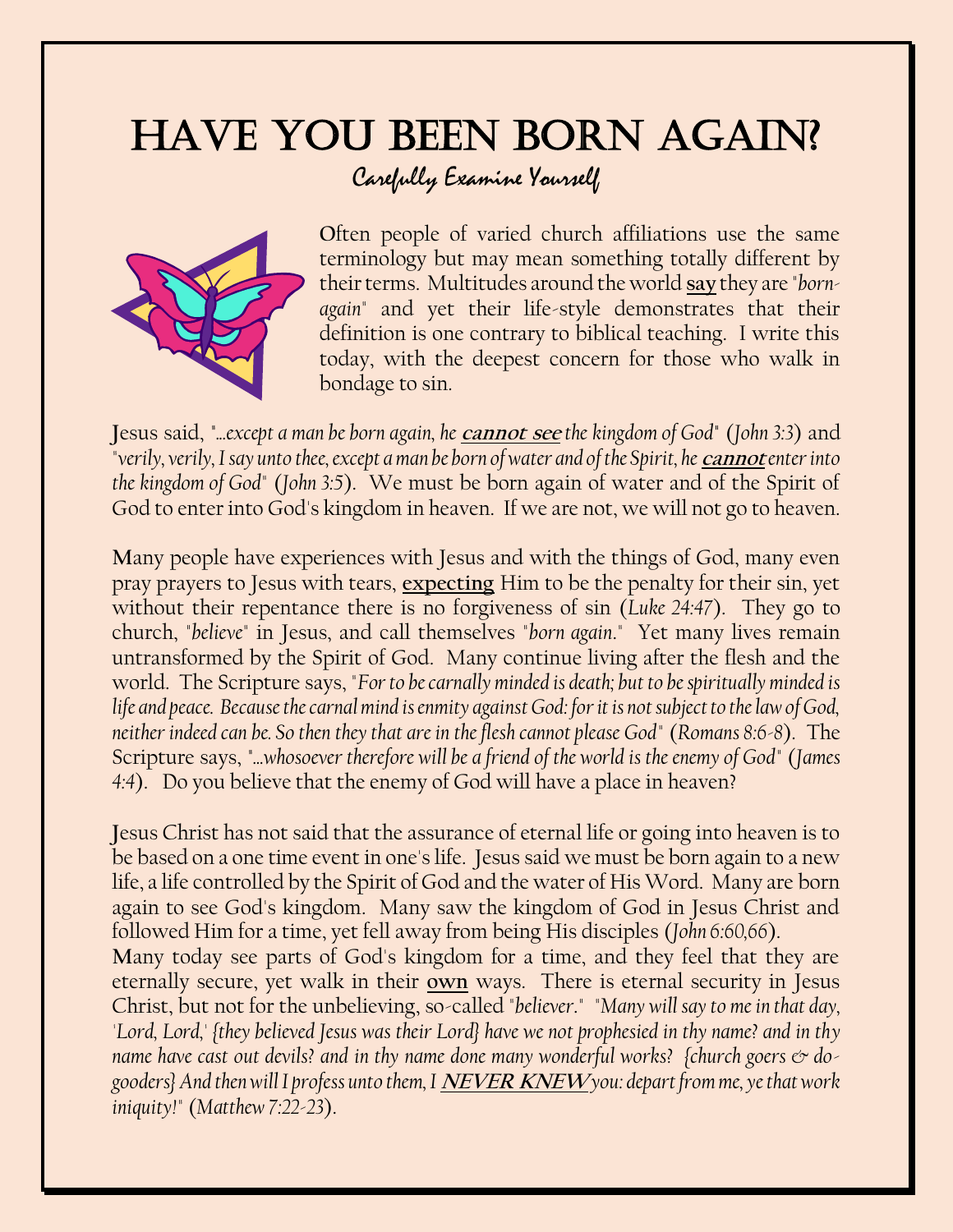**J**esus Christ says we must be born again into a new life, one filled with the Spirit of God, a life where He **KNOWS** you! This means an intimate knowing between you and Jesus Christ the Son of God. We must **KNOW** Jesus as our best friend, as our Master and Lord, and as the director of our daily affairs. Jesus must know you as His obedient child. He must be your heart's desire. This means we will not continue seeking our own desires, but will seek His desires as bond slaves to Jesus. Knowing Jesus Christ in this manner, is eternal life! Jesus said, "*...and this is life eternal, that they might* **KNOW***thee, the only true God, and (***KNOW***) Jesus Christ, whom Thou hast sent*" (*John 17:3*). This intimate knowing of Jesus Christ is **NOT** praying a sinners prayer, even though that can be the beginning of knowing Him intimately. Merely calling upon the name of the Lord Jesus to be saved or delivered does not mean eternal life, though calling upon the Lord can mean you will have eternal life. We must know Him just as a husband and wife know each other intimately. This kind of intimacy doesn't happen by just calling one's name. Two must become married, move in with one another, and grow into a relationship. Only then do they **KNOW** one another.

**T**o truly know someone you must live with them. Does Jesus Christ live in you? Is there intimacy between you and the Savior? Knowing Jesus is complete surrender and absolute dependency upon Him. Recently, my wife was witnessing to some church going relatives and asked them, "*Is Jesus Christ the most important desire in your life?*" She asked them, "*Be honest, is He?*" She told them, "*This is a true Christian, someone who is always wanting to please Jesus*." If we are to understand what knowing Jesus is and what Jesus was speaking of in Matthew chapter seven, we must first know His love for us. He proved His love for us by laying down His life for us. Therefore, we must love Him because He first loved us. Yet many will say "*Lord, Lord*' and go to hell forever. We must have an intimate walk with Jesus Christ! This is being born again!

**S**ome churches teach that those who practice sin, those Jesus referred to in Matthew chapter seven, were never saved, others teach that they fell away. These doctrinal differences will not matter if you are not totally devoted to Jesus; the end is the same, a Christless eternity (**[HELL, THE LAKE OF FIRE](https://www.consumingfirefellowship.org/hell)**). Please, I beg of you reader, examine Yourselves, whether you be in the faith; prove to your own selves. Know ye not your own selves, see if indeed Jesus Christ is in you, unless you indeed fail the test? (*2 Corinthians 13:5*). See if you are truly in the faith. Does Jesus Christ speak to you? Is He in you? If someone is living in you, wouldn't you be totally aware of His presence? Is your life totally devoted to Jesus Christ, or do you indeed fail the test?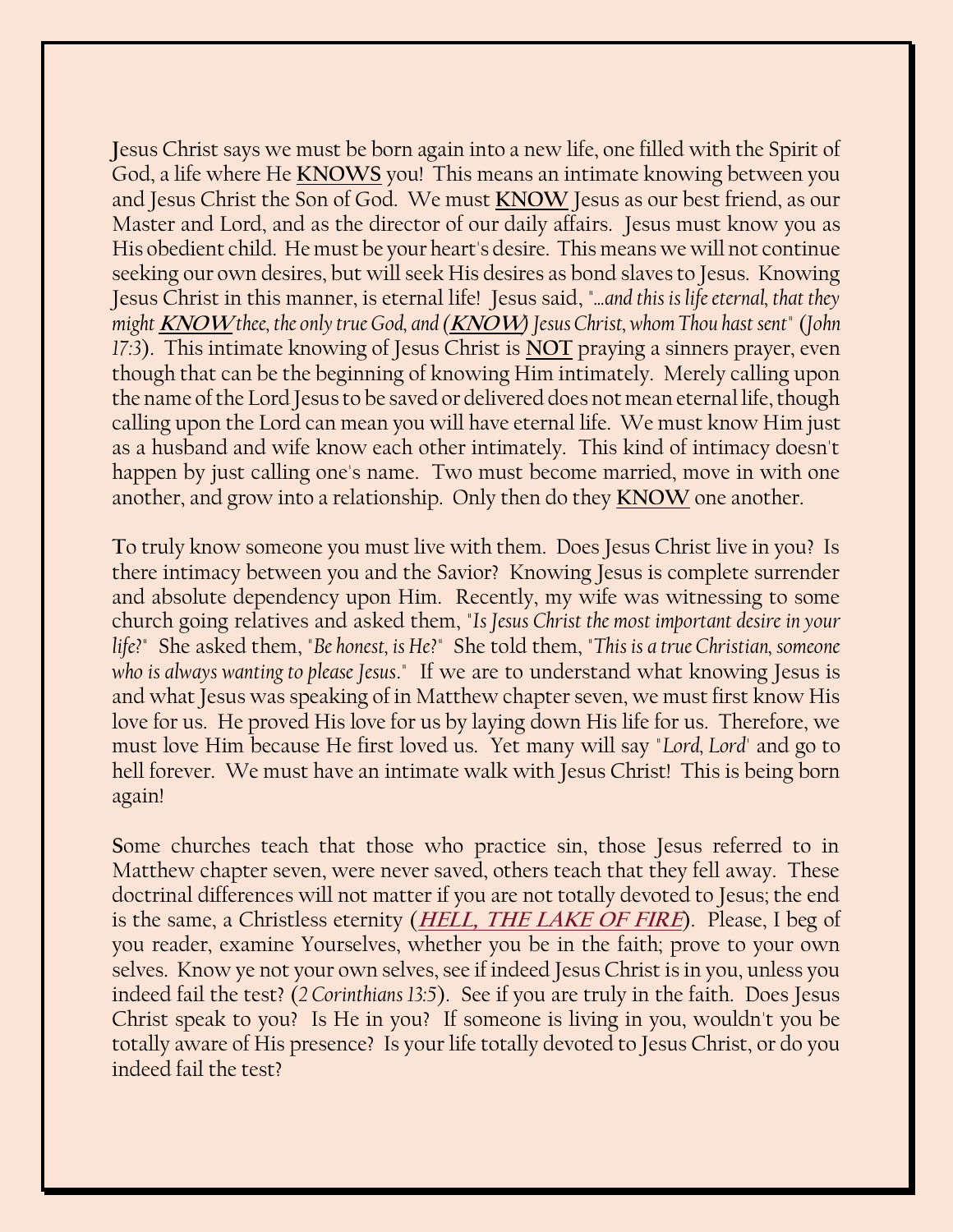**R**emember that no one who dies practicing sin goes to heaven. Do not be deceived by preachers with empty words. Anyone who practices fornication (sexual intercourse in thought or deed outside the marriage bond), idolatry (loving something more than God), adultery (sexual unfaithfulness in thought or deed of a married person), homosexuality (sodomy - sexual activity in thought or deed with a member of the same sex in or out of a so called marriage agreement), stealing (taking anything that does not belong to you), covetousness (desire enviously), drunkenness (drinking alcohol and being overcome by it), revilement (abusing verbally), extortion (obtaining something by force and by improper means), immorality (against what God calls right living), impurity (not being pure), sensuality (being devoted to pleasing the senses), sorcery (operating in witchcraft and abusing drugs), enmities (mutual hatred - hating someone who hates you), hatred (having hate), contention (contending, argumentative - given to arguing), jealousy (suspicious of a rival), strife (given to conflict), outburst of anger (violent anger - strong feelings of disapproval with meanness), disputes (argumentative given to argue), dissension (in discord - disagreeable), factions (given to dissension and strife), selfish ambitions (self motive and eager desire for success or power), heresies (teachings or opinions contrary to the teachings of Jesus, the apostles and prophets), envy (resentful of another's advantage), murder(hating someone enough to put them to death in thought or deed, unlawful killing), carousing (boisterous, brawling, quarrelsome), lying (one who does not tell the truth, one who lies), abomination (anything revolting to God) **SHALL NOT GO INTO HEAVEN.** The Bible tells us explicitly not to be deceived about people who practice these sins. The Bible tells us that we can know for certainty that they will go to hell; that the wrath of God abides on all disobedience. We must all repent and turn totally away from all wickedness. If we do not obey God there is no hope of eternal life (*1 Cor 6:1-9; Gal 5:19-21; Eph 5:5; Col 3:5-6; Titus 2:11-12; James 4:4-10 and Rev 21:18*).

**R**emember, to obey Jesus is a walk of faith. Faith in Jesus results in a life which produces the fruit of the Holy Spirit (*Gal 5:22-23*). We do not work to be saved; we work because we are saved. We can only overcome sin by His grace, and God gives His grace to the humble. He will hear the cry of the humble and give them His grace which enables them to overcome any sin.

**W**e must seek Jesus Christ as hidden treasure. If you knew that there was a chest of jewels, precious stones and gold, worth millions of dollars in a certain spot; you would dig and dig there to find it. Is your relationship with Jesus Christ worth any less? We will find Jesus when we seek Him with **ALL** our heart (*Jer 29:13*). Jesus is hidden treasure, you must seek Him while He may be found (*Isa 55:6-7*).